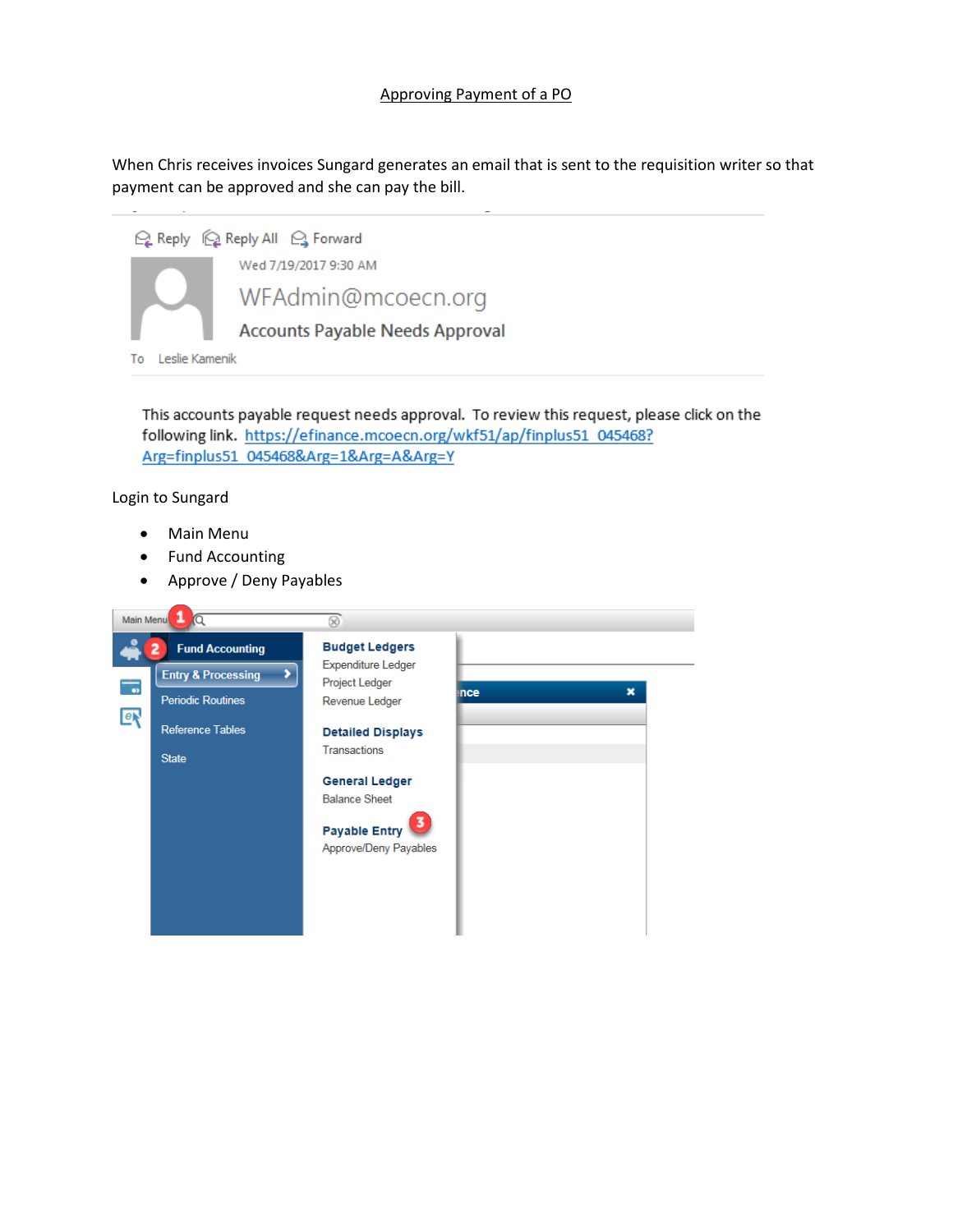I had a huge list needing approval so I thought I'd approve all of them- then the ones that I wasn't ready to approve I'd deny. Bad idea! I had to put reasons why I was denying. It was a pain. I found an easier way that I'll show in a bit.

| Approve                  | Deny                         | Deny All<br>Approve All              | Clear          |                |               |            |        |                        |  |
|--------------------------|------------------------------|--------------------------------------|----------------|----------------|---------------|------------|--------|------------------------|--|
| $\bigoplus$              | ₿.<br>而                      | BACK<br>$\mathbb{Z}$<br>$\mathbb{C}$ | 目<br>欫         | $\bullet$<br>☆ | 咱<br>$\star$  |            |        |                        |  |
|                          | Date: 07/20/2017 Period 1/18 |                                      |                |                |               |            |        |                        |  |
| <b>Approval Criteria</b> |                              |                                      |                |                |               |            |        |                        |  |
| Approval Criteria *      |                              |                                      |                |                |               |            |        |                        |  |
| Required                 | □                            |                                      |                |                |               |            |        |                        |  |
|                          | PO Number                    |                                      |                |                |               |            |        |                        |  |
|                          | APPROVAL GROUP               |                                      |                |                |               |            |        |                        |  |
| Vendor                   |                              |                                      |                |                |               |            |        |                        |  |
| Due Date                 |                              |                                      | 曲              |                |               |            |        |                        |  |
| Invoice                  |                              |                                      |                |                |               |            |        |                        |  |
| <b>Control Number</b>    |                              |                                      |                |                |               |            |        |                        |  |
|                          |                              |                                      |                |                |               |            |        |                        |  |
|                          | <b>Status</b>                | <b>PO Number</b>                     | Line           | Invoice        | <b>Vendor</b> | Due Date   | Amount | <b>Description</b>     |  |
|                          | Open                         | 18000271                             | $\overline{2}$ | 4446219365     | APPLE INC     | 07/18/2017 | 300.00 | ITUNES GIFT CARD \$100 |  |
|                          | Open                         | 18000271                             | $\overline{2}$ | 4446937595     | APPLE INC     | 07/18/2017 | 0.00   | ITUNES GIFT CARD \$100 |  |

You'll notice that every individual line item listed in each requisition will need approval. The yellowish line is the active line. If I press Approve then a green checkmark will appear in the box next to the Status column of that item.

| Approve                                                | Clear<br>Deny All<br>Deny<br>Approve All |                  |                  |                |             |                  |  |  |
|--------------------------------------------------------|------------------------------------------|------------------|------------------|----------------|-------------|------------------|--|--|
| Œ                                                      | m                                        |                  | e.               | d              | 岔<br>◇<br>岔 | 喧                |  |  |
|                                                        | Date: 07/20/2017 Period 1/18             |                  |                  |                |             |                  |  |  |
|                                                        | <b>Approval Criteria</b>                 |                  |                  |                |             |                  |  |  |
| Approval Criteria *<br>Required<br>PO Number<br>Vendor | APPROVAL GROUP TECH - TECHNOLOGY         | A - All Payables |                  |                |             |                  |  |  |
| Due Date<br>曲<br>Invoice<br><b>Control Number</b>      |                                          |                  |                  |                |             |                  |  |  |
|                                                        | <b>Status</b>                            |                  | <b>PO Number</b> | Line           | Invoice     | <b>Vendor</b>    |  |  |
| v                                                      | Approved                                 |                  | 18000271         | $\overline{2}$ | 4446219365  | APPLE INC        |  |  |
|                                                        | Open                                     |                  | 18000271         | $\overline{2}$ | 4446937595  | <b>APPLE INC</b> |  |  |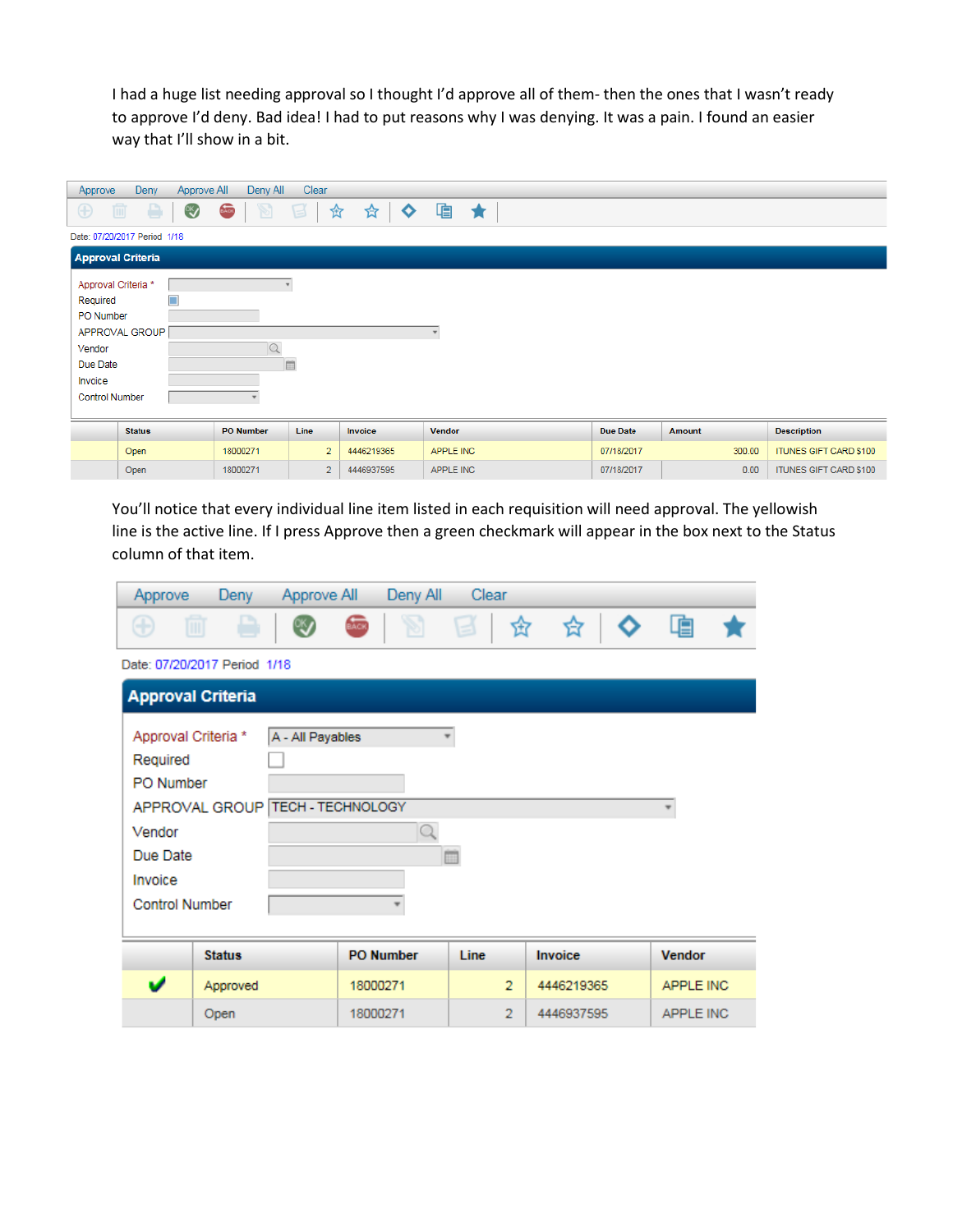If you have multiple line items for a PO, you just need to hold down the Ctrl button on your keyboard and click on each item. All the lines you selected while holding down Ctrl will turn yellow (active)

| Due Date<br>Invoice<br><b>Control Number</b> |               |                  | 田              |            |  |
|----------------------------------------------|---------------|------------------|----------------|------------|--|
|                                              | <b>Status</b> | <b>PO Number</b> | <b>Line</b>    | Invoice    |  |
|                                              | Open          | 18000271         | $\overline{2}$ | 4446219365 |  |
|                                              | Open          | 18000271         | $\overline{2}$ | 4446937595 |  |

Once you click Approve, the green check will appear next to each one.

|   | <b>Status</b> | <b>PO Number</b> | Line |  |
|---|---------------|------------------|------|--|
| U | Approved      | 18000271         |      |  |
| U | Approved      | 18000271         |      |  |

If you accidently select a line for approval and want to remove the checkmark…..select that line so that it is yellow (active) and press Clear.

| Approve | Der <sup>*</sup> | Approve All | Deny All | Clear |  |
|---------|------------------|-------------|----------|-------|--|
|         |                  |             |          |       |  |

The check mark will disappear and you won't have to give any reason.

The important thing you need to do next is press the OK button at the top of the screen. I forgot to do that and couldn't figure out why all my items needing approval remained on the screen.



Press Yes that items can post.